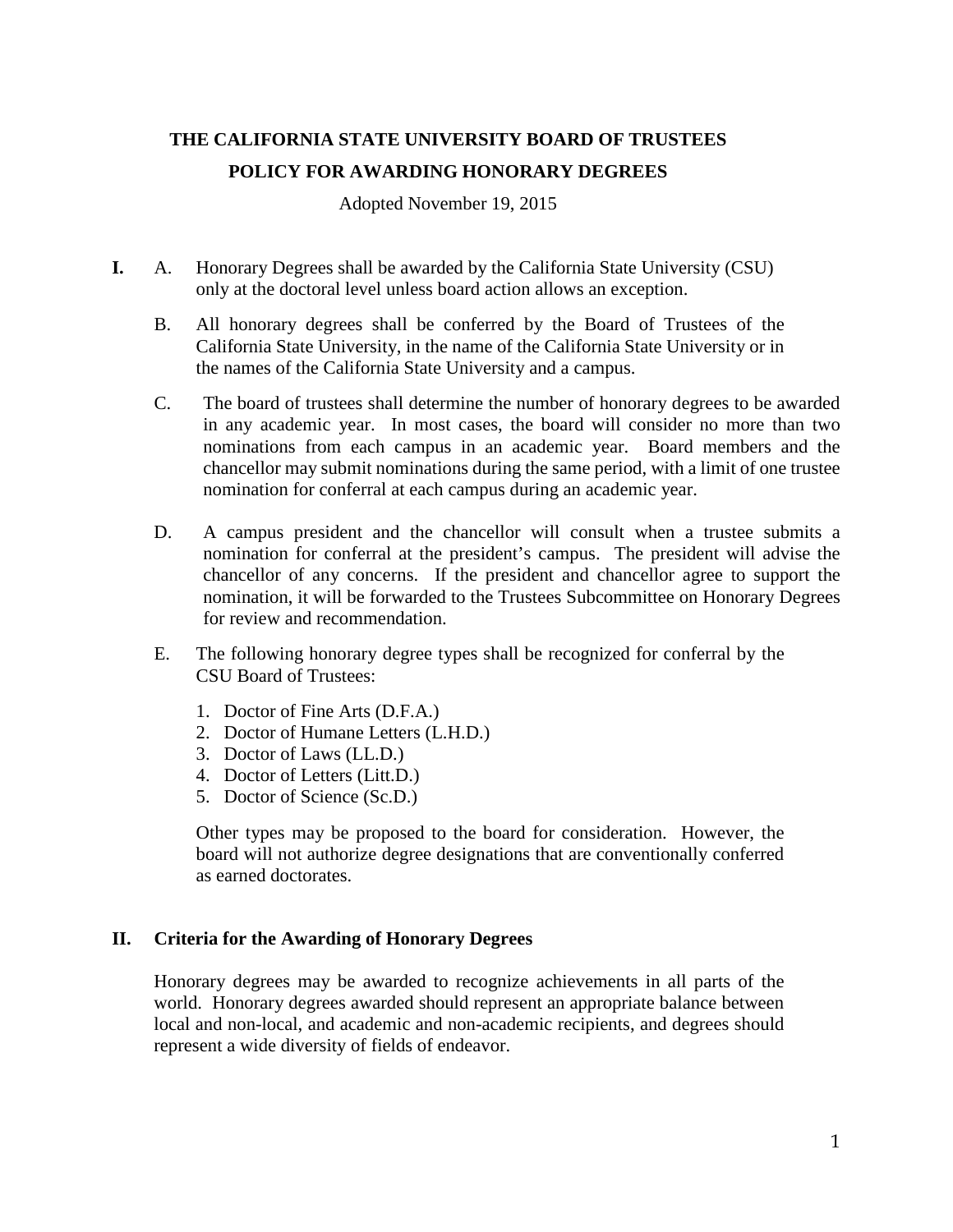Service or benefaction to the university do not alone justify the awarding of honorary degrees. However, these criteria do not preclude nominees who are benefactors of the California State University. Personal relationships alone do not justify the awarding of honorary degrees.

Nominees for honorary degrees must demonstrate high moral character, be distinguished in their respective fields, and the eminence of persons nominated must be widely recognized. Nominees must have demonstrated intellectual and humane values that are consistent with the ideals of the California State University, the aims of higher education, and with the highest ideals of the person's chosen fields.

The following are the criteria for awarding California State University honorary degrees:

- A. To recognize inspirational character, excellence and extraordinary achievement in significant areas of human endeavor that reflect the objectives and ideals of the California State University.
- B. To honor meritorious and outstanding service to the California State University collectively or to individual campuses, the State of California, the United States, or to humanity at large.
- C. To recognize individuals whose lives, conduct, and significant achievements serve as examples of the California State University's aspirations for its diverse student body.
- D. The honoree must be present at the appropriate California State University function to accept the degree; or in case of the honoree's severe illness, a family member must be present at the appropriate function to accept the degree.
- E. A family member must agree to accept a posthumous degree at an appropriate California State University function.

## **III. Limitations on Eligibility**

Honorary degrees shall not be awarded to:

- A. Incumbent members of the Board of Trustees of the California State University;
- B. The incumbent chancellor of the California State University;
- C. Incumbent campus presidents of the California State University;
- D. A person who already has been awarded an honorary degree by the California State University;
- E. All incumbent elected officials; and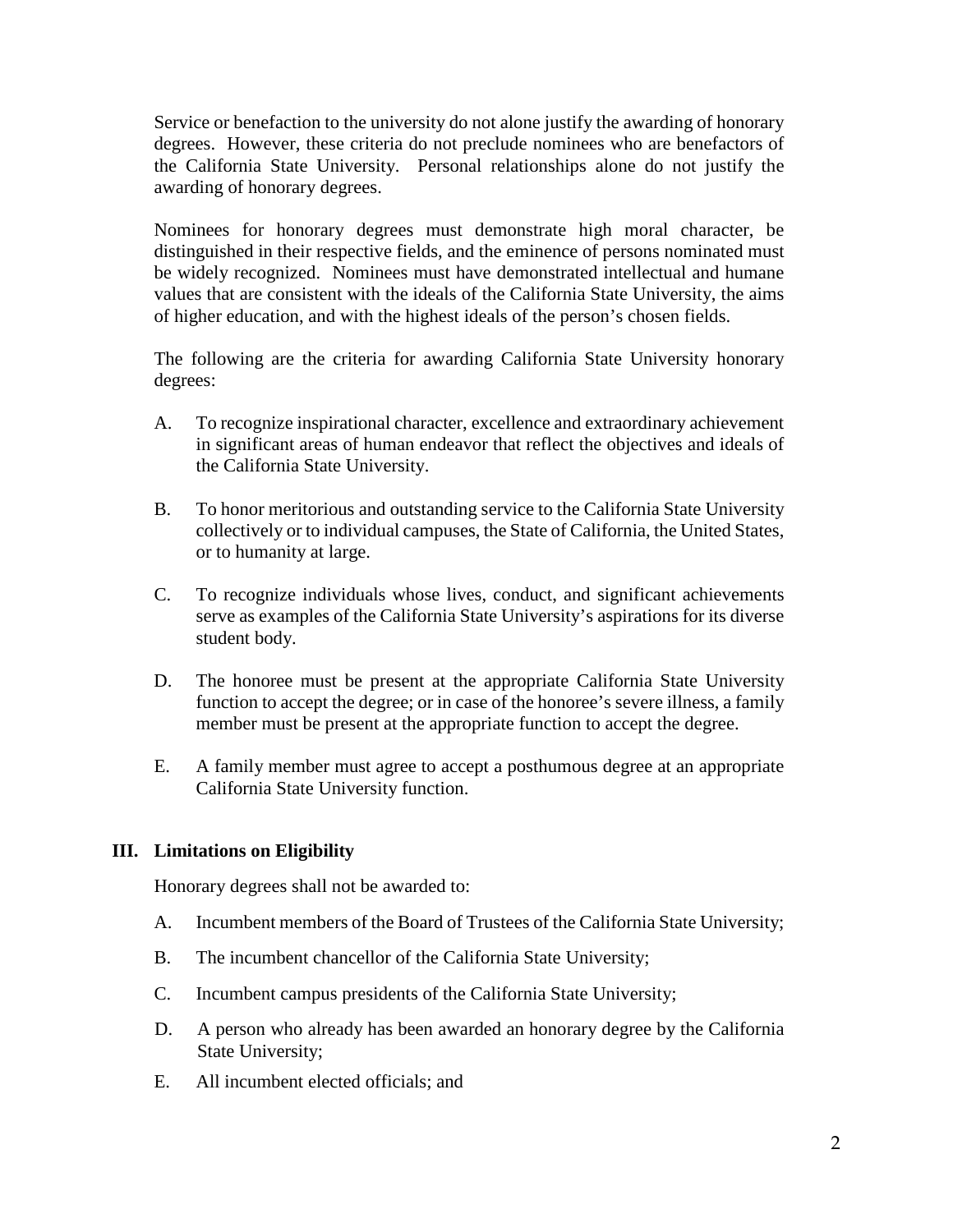F. Honorary degrees shall not be awarded solely on the basis of past or present employment by the California State University.

## **IV. Procedures for Selecting Honorary Degree Recipients**

In all steps of these procedures, utmost care is to be taken to ensure confidentiality. A breach of confidentiality could seriously embarrass the California State University and those individuals under consideration for the receipt of an honorary degree. Members of campus honorary degree selection committees and the Trustees Subcommittee on Honorary Degrees shall maintain the strictest confidences regarding nominations considered and recommended. No campus representative or trustee is to contact a prospective nominee to discuss the possibility of a nomination. Only after the chancellor officially informs the campus of trustee action may campus personnel discuss the honorary degree with the honoree.

- A. Recommendations of persons to receive honorary degrees are encouraged from any member of the California State University community, including trustees, the chancellor, presidents, faculty, students, administrative staff, alumni, campus advisory board members and other friends of the California State University. Such recommendations may include the type of honorary degree believed appropriate.
- B. In each nomination cycle, the campus (through the president) may submit two nominations for conferral in the current or immediately subsequent academic year. An approved degree may be awarded in the academic year in which it was authorized for conferral and no later than in the year immediately following the originally approved conferral year. Campuses are responsible for maintaining the limit of conferring only two campus-nominated honorary degrees in one academic year. Trustee-nominated degrees are not included in the limits of two campus-nominated and conferred degrees per year.
- C. Recommendations originating in any of the campus communities shall be submitted through the campus president. The submission shall note whether the degree is to be conferred only in the name of the California State University or in the names of the California State University and the campus. Recommendations originating elsewhere within the California State University community at large shall be submitted through the chancellor.
- D. Each campus president, after consultation with the executive committee of the campus academic senate, shall establish an honorary degrees selection committee that includes faculty representation. The committee shall review recommendations and assist in the development and compilation of materials in support of nominations to be forwarded. Following appropriate consultation with this committee, the president shall select no more than two nominations to be forwarded to the chancellor in any given academic year. Honorary degrees awarded to couples (as individuals) shall count as only one degree of the two nominations allowed for each campus annually.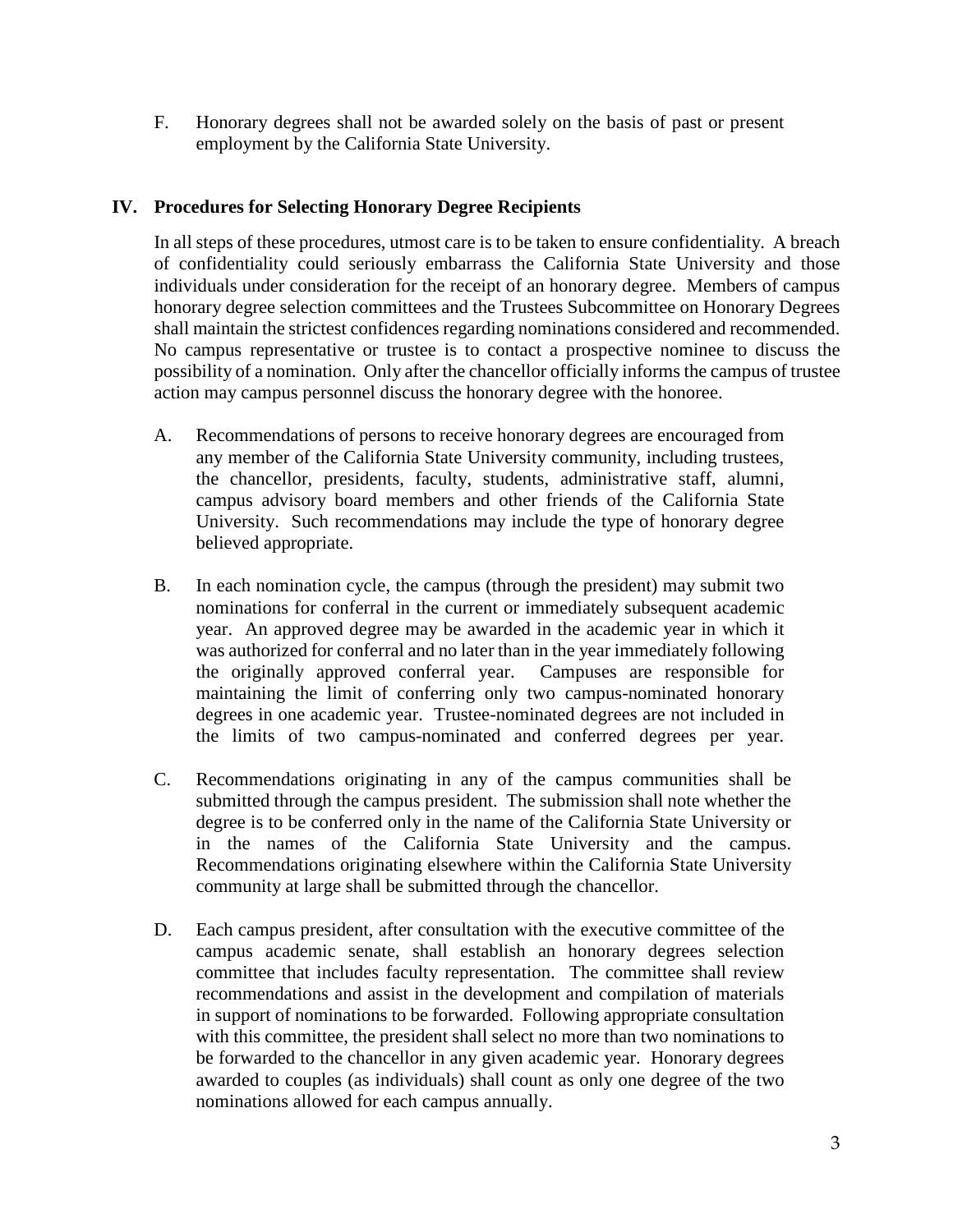- E. The chancellor, in turn, shall review and forward all qualified nominations, with any appropriate comments to a separately constituted Trustees Subcommittee on Honorary Degrees of the Committee on Educational Policy, which meets in conjunction with the annual January meeting of the board.
- F. The Trustees Subcommittee on Honorary Degrees shall be chaired by a member of the Committee on Educational Policy and shall be named by the chair of that committee. The Subcommittee shall be staffed by a member of the Academic and Student Affairs Division and shall include:
	- 1. One additional trustee (other than the chair of the subcommittee), to be named by the board chair;
	- 2. The chancellor or designee;
	- 3. Two presidents, to be named by the chancellor; and
	- 4. The following representatives, to be appointed by the chancellor following consultation with the respective bodies:
		- a. Two faculty members nominated by the Academic Senate, CSU;
		- b. One alumnus nominated by the California State University Alumni Council; and
		- c. One student nominated by the California State Student Association.
- G. The Trustees Subcommittee on Honorary Degrees, meeting in closed session, shall review all nominations received, and shall forward to the Committee on Educational Policy each nomination with the subcommittee's notation of "recommended" or "not recommended," using the policies and criteria set forth in this policy as the basis for the subcommittee's determinations.
- H. The full Committee on Educational Policy, following similar procedures, shall forward to the full board for final consideration no more than two nominations per campus and those nominations originating with the board and/or the chancellor, indicating in each case the full committee's determination of "recommended" or "not recommended."
- I. The Board of Trustees, meeting in closed session, shall make the final determination in each case, and will, by virtue of its exclusive authority in this matter, agree to award the degree type it considers most appropriate.

## **V. Conferral of Degrees**

A. Honorary degrees may be conferred during any California State University function that the board of trustees considers appropriate.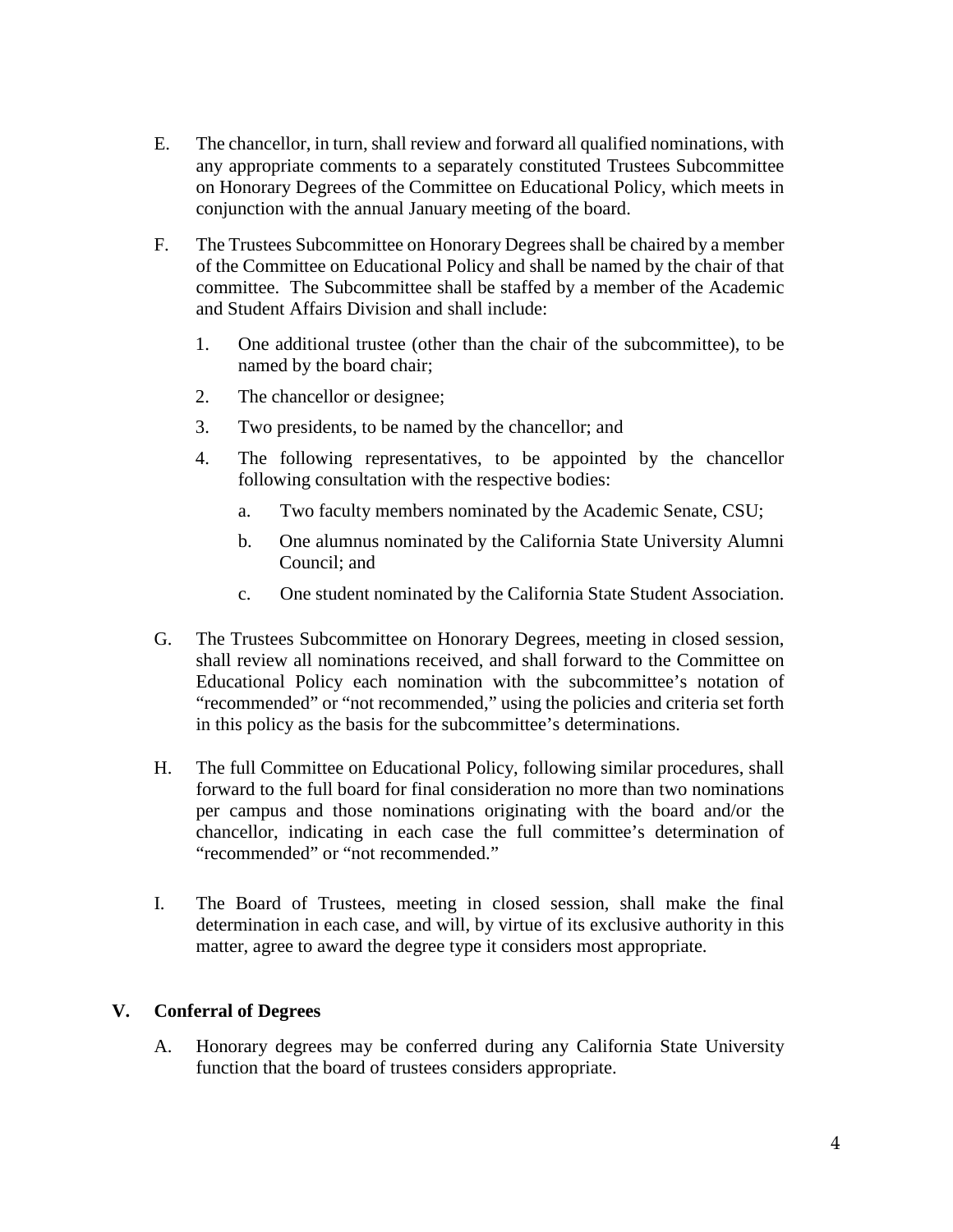- B. If the degree is to be conferred only in the name of the California State University, the chair of the board of trustees, the chancellor, and the campus president, where appropriate, will participate in the conferral ceremony. Convention is as follows:
	- l. When a campus is involved:
		- a. The chair of the board of trustees (or designee) will read the citation;
		- b. The chancellor, if present, or the campus president will confer the degree; and
		- c. The campus president (or designee) will hood the degree recipient.
	- 2. When a campus is not involved:
		- a. The chair of the board of trustees (or designee) will read the citation;
		- b. The chancellor (or designee) will confer the degree; and
		- c. The vice chair of the board of trustees (or designee) will hood the degree recipient.
- C. If the degree is to be conferred in the names of the California State University and the campus, the chair of the board of trustees or designee will participate in the conferral ceremony. Usually the campus president or designee will confer the degree.
- D. The Chancellor's Office shall reimburse campus hood and regalia costs for trustee-nominated honorees. Costs associated with campus-nominated honorees will be the responsibility of the campus.

### **VI. Limits of Degree Authorization**

- A. Authorization to confer an honorary degree remains in effect for two academic years after board action. If a confirmed honoree cannot agree to accept the degree at an appropriate California State University function within the year following the originally planned conferral, the authorization shall be rescinded, and the honoree may be nominated subsequently by the same campus or a different campus during a later nomination cycle.
- B. If a CSU honorary degree holder is found not to uphold the criteria and standards for which the degree was awarded, the chancellor may hold the honorary degree in abeyance, pending board action. The board of trustees shall meet in closed session and by virtue of its exclusive authority in this matter shall make the final determination regarding whether any previously conferred honorary degree shall be revoked.